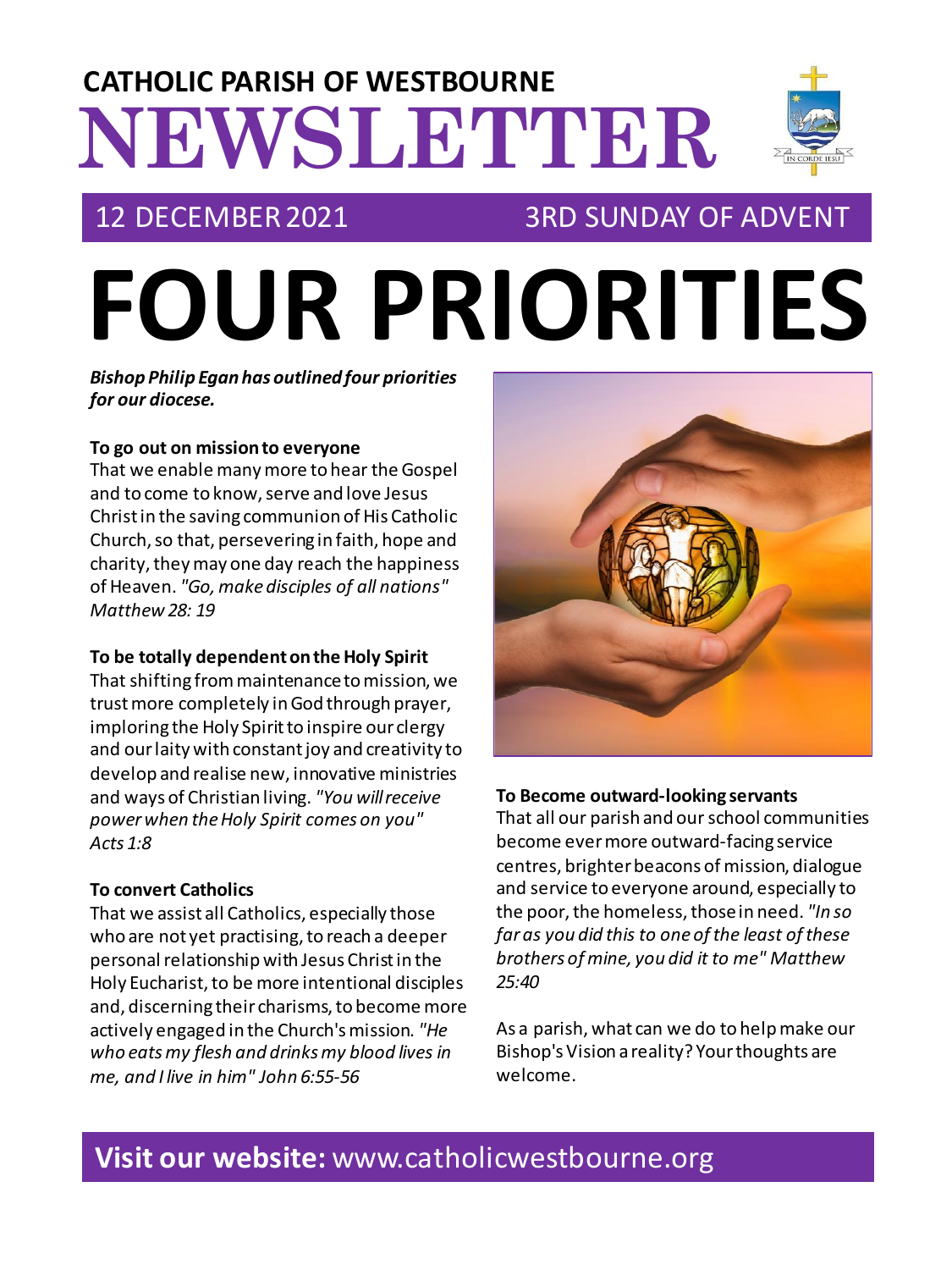#### **MASS TIMES**

**Sunday 12th December, 3RD SUNDAY OF ADVENT (YEAR C)** 9.00am: *The Parish* 11.00am: *Charles O'Donnell RIP*

**Tuesday 14th December, ST JOHN OF THE CROSS** 10.00am: *Jan Faulkner RIP*

**Wednesday 15th December, THIRD WEEK OF ADVENT** 10.00am

**Thursday 16th December, THIRD WEEK OF ADVENT** 10.00am

**Friday 17th December, Adoration of the Blessed Sacrament** 6.00 - 6.45pm

**Friday 17th December, THIRD WEEK OF ADVENT** 7.00pm: Friday: *Christopher Ager RIP*

#### **Sunday 11th 9am:** *The Parish* **THIRD SUNDAY OF ADVENT 11am** *Tim Mc Cann*

**Entrance Antiphon:** (Phil 4 4-5) Rejoice in the Lord always; again I say, rejoice. Indeed, the Lord **Saturday 16th** *Rosemarie Schofield RIP* is near.

**Responsorial Psalm:** *(Isaiah 12)* Response: Sing and shout for joy for great in your midst is the Holy One of Israel.

Gospel Acclamation: Alleluia, alleluia! The spirit of the Lord has been given to me. He has sent me to bring the good news to the poor. Alleluia!

**Communion Antiphon:** *(Is 35: 4*) Say to the faint of heart: Be strong and do not fear. Behold, our God will come, and he will save us.

#### **OUR LADY IMMACULATE CHURCH, WESTBOURNE**

**Parish Priest:** Fr Leslie Adams **Telephone:** 01202 764027 **Email:** ladams@portsmouthdiocese.org.uk *(Baptism, Marriages, Sick Visits, Funerals and Confessions)*

**Parish Office:**General enquires and hall bookings **Telephone:** 01202 760640 **Email:** oliadmin@portsmouthdiocese.org.uk

**Safeguarding Officer:**Matthew French **Email:** mail@matthewfrench.net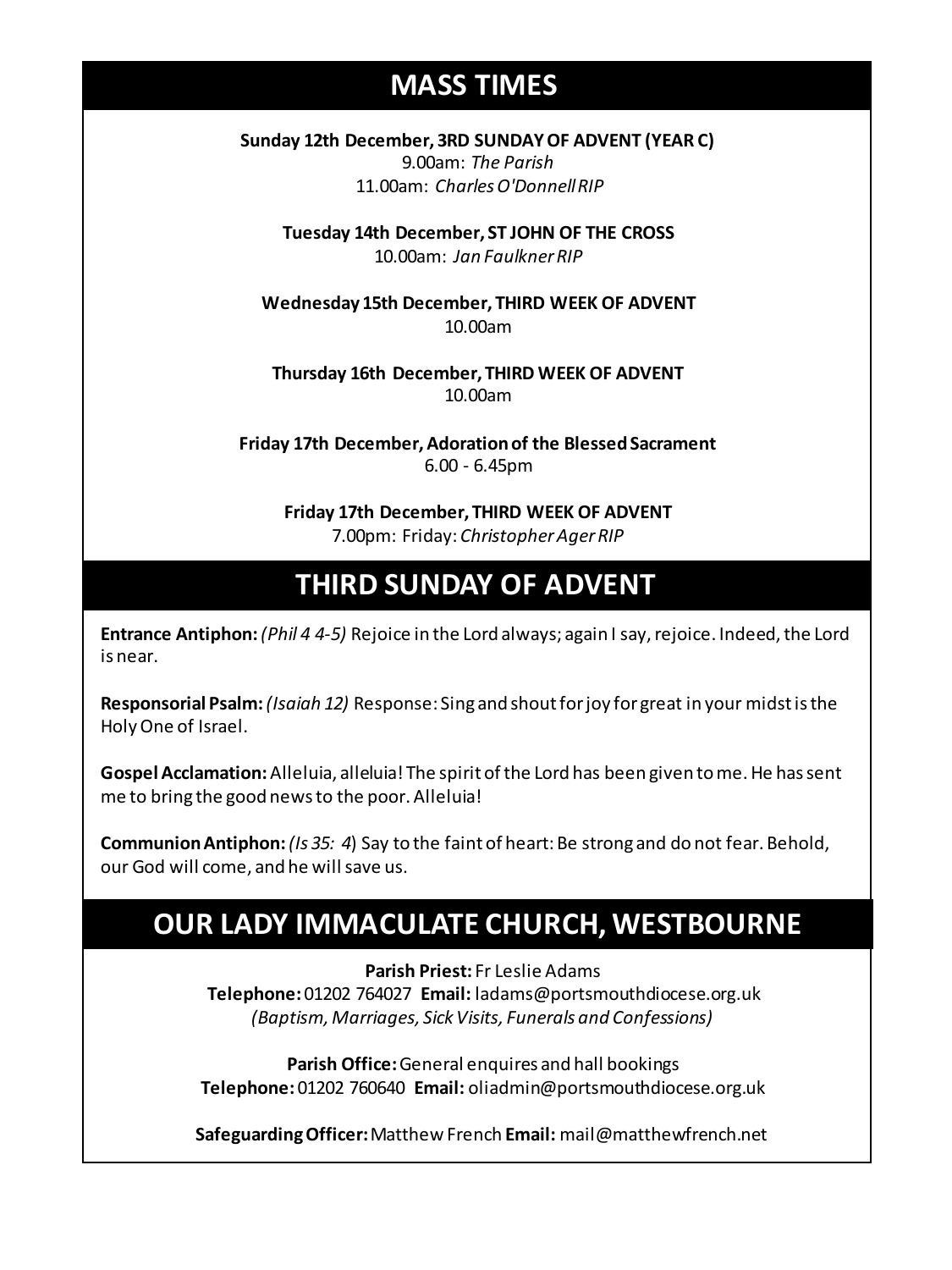#### **PARISH NEWS**

**CHRISTMAS CAROL SERVICE:** This will take place on Wednesday 15th December at 7.00pm here at Our Lady's. There will be refreshments with mulled wine and mince pies. Doors open at 7.00pm. There is no need to book but numbers may have to be restricted, so please arrive early to avoid disappointment.

We will be holding a retiring collection in aid of Julia's House.

**FIRST HOLY COMMUNION:** Father Leslie would like to meet with those parents whose children will be preparing for their First Holy Communion. There will be an initial meeting on Saturday, 8 January, 2022 at 10.30am. Please bring your diaries.

**REFRESHMENTS:** Tea, coffee and soft drinks are provided in the hall after the 9.00am Mass on Wednesdays. Please do join us if you can.

**SUNDAY OBLIGIATION:**As the Sunday Obligation to attend Mass remains suspended, please continue to attend Mass when you feel confident to do so. The Sunday Obligation remains 'stretched' across the weekdays so if you find Sunday Mass too daunting at this stage then consider attending a weekday Mass when there are fewer people present.



**CHRISTMAS COLLECTION:** The Christmas collection is our way of thanking our parish priests for all the dedication, guidance and care they give to their parishes week in, week out. If you would like to give a gift to support Father Leslie in his vocation and mission this Christmas, please visit our parish website. www.catholicwestbourne.org

You are also welcome to pass on your contribution to Fr Leslie if you'd prefer. Thank you for your continued generosity.

#### **OFFERTORY COLLECTION**

You can donate directly into the bank account:

> **PRCDTR Bournemouth Our Lady Immaculate**

**Sort code:** 309304 **Account:** 00875075

**Thank you for your continued support.**

#### **PRAYERS PLEASE**

**Please remember all the sick and housebound of our parish especially:**

Marianne Copp, Patricia Kowalewska, Win Sheridan, Kathleen Wood, Phillip Rockford, Germain McAulay, Geoffrey Dixon, Joe Bonnici, Marjorie Lee